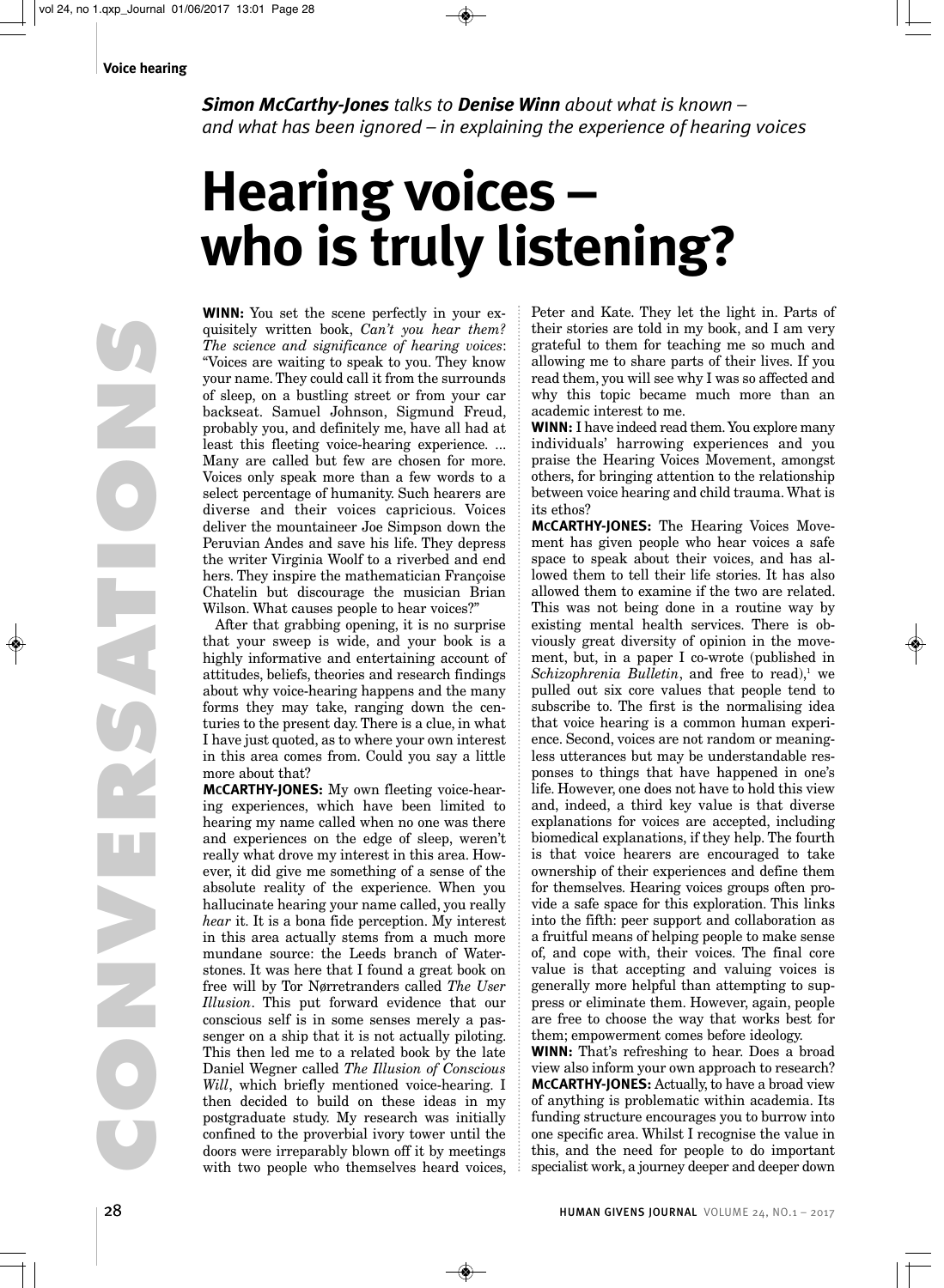#### **Voice hearing**

into a specialism hole can obscure a wider view of any problem. We need more ways to facilitate the development of interdisciplinary researchers, who can mine all these holes for their insights and then assemble an overarching structure on the surface.

**WINN:** Yes, that is so very often missing. What have you focused on?

**MCCARTHY-JONES:** What voices are like, the history of the experience, cognitive mechanisms involved, the role of trauma, the involvement of the brain and genes, and how people distressed by voices can be supported. I have just received a grant from the US-based Brain & Behaviour Research Foundation to trial neurofeedback for voice hearing, and next year I will try to get funding for a trial of a psychological intervention to support people distressed by their voices.

**WINN:** A particular psychological intervention? **MCCARTHY-JONES:** The type depends upon the team of people that can be assembled. Such work takes a village. It will likely be a study of compassion-focused therapy for voice hearing, following the trail that is currently being blazed here by psychologists Charlie Heriot-Maitland and Eleanor Longden, or a trial of the voice-hearing questionnaire called the Maastricht Interview.

**WINN:** I only wish you could research the human givens approach in connection with this. Many HG practitioners have done very successful work in this area. You make the point very powerfully that the links between schizophrenia and PTSD have been overlooked. One reason given in our extract from your book [overleaf] is the requirement that got established in the *Diagnostic and Statistical Manual of Mental Disorders* for symptoms of different conditions not to 'overlap', so trauma was 'taken', so to speak, by PTSD. But you refer to others, too.

**MCCARTHY-JONES:** There has been a wide range of pressures that have pushed us away from recognising the role of trauma in mental health problems in general. Neuroimaging has increased our understanding of the role of the brain in mental health conditions, but its clean, orderly and sterile technicolour images can seduce us into forgetting about the messy and disturbing world 'out there' that may have played a role in creating such brain changes. This has been facilitated by an either/or approach to causation; either your problem is caused by a neural deficit or by trauma, which overlooks how trauma can change the brain. As psychologist Vaughan Bell put it, people persist in seeing different levels of explanation as mutually exclusive.

**WINN:** You make it absolutely clear that voice hearing occurs in a wide variety of people not diagnosed with psychiatric conditions. You also refer to the fact that neuroimaging has now shown that neurological and psychiatric disorders are, indeed, separate disorders and voice hearing is different in both cases. Can you elaborate?

**MCCARTHY-JONES:** At first it may seem puzzling to separate neurological and psychiatric disorders, as it seems to imply that neurological changes are

not present in psychiatric disorders, which they clearly are. The neuroimaging study you refer to found that some regions of the brain tend to be altered only in people with neurological disorders; others tend to be altered only in people with psychiatric disorders, and yet others are altered in both.2 One of the areas they found to be specifically associated with psychiatric disorders was the medial prefrontal cortex. This is involved in self-reflection and thinking about social situations. From this, we could speculate that voices in neurological disorders may refer less to the person hearing them, and have content of less relevance to the person's ongoing thoughts and concerns. There is some suggestion this may indeed be the case. However, this is not well studied at the moment, and we need to know more about voice hearing in neurological disorders such as the dementias, which are an increasing problem in our ageing society.

**WINN:** One of the many fascinating explanations for voice hearing that you discuss arises from the fact that the areas in the left hemisphere that light up on scans during voice hearing are similar to those that activate when people talk to them-selves silently in their heads. It is a phenomenon that has been linked with 'alien limb syndrome', where an arm reaches out or grabs something but its owner doesn't feel that he or she initiated the movement. Can you explain that?

**MCCARTHY-JONES:** People who have seen the film *Dr Strangelove* will know what we are talking about here. A person's arm can make purposeful movements, but without the person feeling like they were responsible for the movement. Limbs can go rogue. When we look at this condition we find problems in a part of the brain called the supplemental motor area. Similarly, people who hear voices also have altered activity of this area of the brain. This could be the reason why the voice isn't felt as being self-produced, leading to the experience of it as an 'other'.

**WINN:** Another curious finding is that lip and throat movements have been detected in people at the time that they are hearing voices.

**MCCARTHY-JONES:** In this research sensors were attached to people's lips and throats whilst they were hearing voices to see if their speech production system was working at a low level during the voice hearing. There is now reasonably good evidence that, at least in some people, this is happening. This has led to the suggestion that blocking the speech production system, through means such as getting people to open their mouths wide, or humming, may temporarily halt the voices. Any short-term coping mechanism can be helpful, although obviously this does not offer a long-term solution. Two single person case studies, one in the 1940s and one in the 1980s, attempted to amplify such signals to see if they could actually hear the voice speaking and they reported being successful at this. However, I would like to see some modern studies. Technological advances, such as a subvocal speech



*Simon McCarthy-Jones is an associate professor in clinical psychology and neuropsychology at Trinity College, Dublin. He has over 10 years' research experience in the field of hearing voices and has previously done volunteer work for the English Hearing Voices Network (www.hearingvoices.org).* 

*His website is www.simonmccarthy jones.com and he blogs at https:// simonmccarthyjones .wordpress.com*

Can't You Hear Them? The science and significance of hearing voices *is published by Jessica Kingsley Publishers at £13.99.*



*Denise Winn is a human givens therapist, tutor for Human Givens College and editor of* Human Givens*.*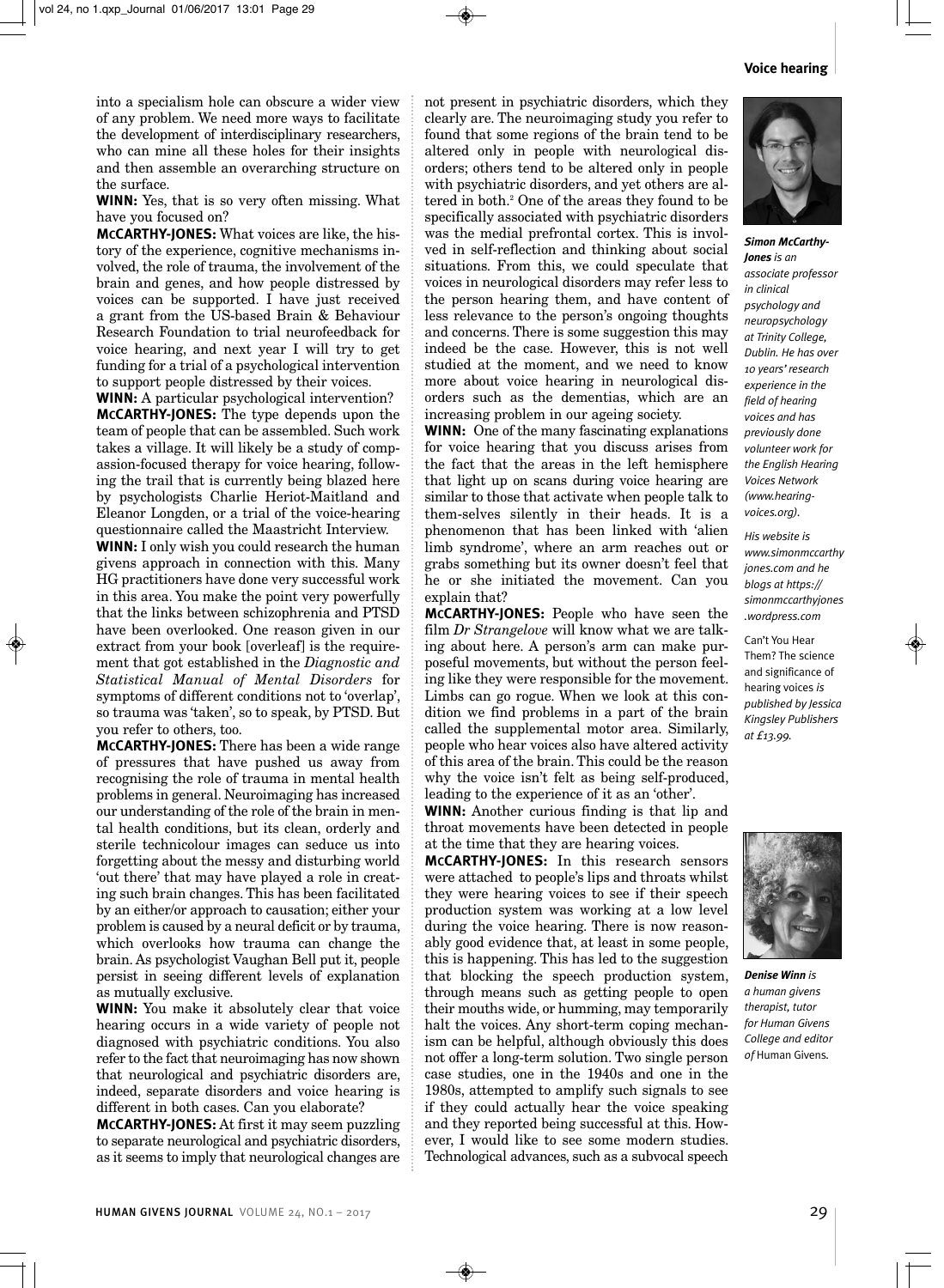#### **Voice hearing**

The short abridged extract (right) from *Can't You Hear Them? The science and significance of hearing voices* is drawn from chapters 15, 18 and 19, reprinted here with the kind permission of Jessica Kingsley Publishers.

#### *REFERENCES*

*1 Corstens, D, Longden, E, McCarthy-Jones, S, Waddingham, R and Thomas, N (2014). Emerging perspectives from the Hearing Voices Movement.* Schizophrenia Bulletin*, 40, 285–294.* 

*2 Crossley, N A et al (2015). Neuroimaging distinction between neurological and psychiatric disorders.* British Journal of Psychiatry*, 207, 429–34.*

*3 Sommer, I E C et al (2008). Auditory verbal hallucinations predominantly activate the right inferior frontal area.* Brain*, 131, 3169–77.*

*4 Read, J et al (2008). Child maltreatment and psychosis: a return to a genuinely integrated biopsychosocial model.* Clinical Schizophrenia & Related Psychoses*, 7, 235–54. 5 Darves-Bornoz, J M et al (1995). Sexual victimisation in women with schizophrenia and bipolar disorder.* Social Psychiatry and Psychiatric Epidemiology*, 30, 78–84.*

recognition system recently developed by NASA, may facilitate future work along these lines. NASA's interest in this area stemmed from wanting to allow astronauts to be able to control machinery, such as the Mars Rover, using only their inner speech: "turn left"; "stop"; "stay on target". Their technology has now advanced to the point that sensors attached to your throat can allow your inner speech to appear in front of you on a computer screen as you think it. Such a system could allow voices to directly communicate with the world. **WINN:** Astounding! Going back to theories you present as to what voice hearing actually is and why it might be experienced as such – you show how, in Broca, the brain area involved with speech, left Broca (so called because it is in the left hemisphere) produces words, and right Broca (in the right hemisphere) is more concerned with speech rhythm. However, if damage occurs to left Broca, right Broca gets the chance to speak, albeit in its own limited fashion. You describe fascinating research leading its authors to suggest that this might account for some voice hearing in normal brains too – ie it happens because there is a sudden spill over from right Broca and it is hard to identify this as from one's own brain, if speech input is coming from both hemispheres. Have I got that broadly right?

**MCCARTHY-JONES:** Yes, that's right. This idea has come from Iris Sommer's group in the Netherlands.3 In normal speech, left Broca produces words themselves, and right Broca is involved in aspects of speech such as rhythm and musicality. You can see this most starkly if someone uses transcranial magnetic stimulation to temporarily knock out your left Broca's area. You would now not be able to say the words. "The hills are alive with the sound of music" but, sadly for all concerned, you could still sing them. Studies of speech in people who have suffered left hemisphere strokes that have incapacitated left Broca have found that right Broca can still produce some words, though. Such people often say repetitive, simple things including terms of abuse and swear words; this mirrors some voice-hearing. Given such findings, Iris Sommer and colleagues have interpreted voice-hearing as instances of right Broca's area speaking. The reason such output is experienced as the voice of another person is argued to be because it is harder for the brain to correctly determine the self–other source of speech when speech input comes from both hemispheres, and not just the left. There are notable problems with this account, but it is a novel idea, which may yet be proved correct in some cases.

**WINN:** On a similar theme, then, I would like to ask your view – and I know it will only be a view – on this possibility, theorised many years ago by the co-founders of the human givens approach, as a result of observation and patients' reported experiences. Many people report a psychotic episode as like being in a waking dream. Indeed, several characteristics of schizophrenia are similar to those of the REM state in dream-

# **Can child abuse cause voice hearing?**

MUCH of what we know from voice hearers screams out that suffering child abuse may cause people to hear voices, including, importantly, in the context of a schizophrenia diagnosis. So why isn't child abuse at least strongly mooted as a potential risk factor for voice hearing? More to the point, why is this idea more muted than mooted?

That this idea has been at best neglected and at worst suppressed is suggested by John Read and colleagues, who recently found that only 0.3 per cent of schizophrenia research has investigated the roles that child abuse and neglect may play in its development.<sup>4</sup> Claims that voice hearing was related to child abuse could once upon a time be dismissed because everyone 'knew' voices were caused by schizophrenia, and schizophrenia was a genetically determined brain disease. Yet it turns out that people diagnosed with schizophrenia do not incorrectly allege sexual assault more than the general population does,<sup>5</sup> and that their reports of trauma tend to be consistent over periods of years and unaffected by how severe their psychotic symptoms are.<sup>6</sup> In fact, evidence suggests that people diagnosed with schizophrenia are likely to *under-*report child abuse.<sup>7</sup>

No one is saying that child abuse is the only cause of voice hearing or schizophrenia or that it should be the only thing we talk about, but when someone proposes, in this century, that "the most important etiological agent [cause of schizophrenia] may turn out to be a contagious cat",<sup>8</sup> and then proceeds to write a book on schizophrenia in which the words 'rape', 'incest', 'sexual abuse' and 'child abuse' do not feature in the index, then it is clear that something has gone horribly wrong.

Research shows that, for every person diagnosed with schizophrenia who hears voices, there will be another person with PTSD who hears voices, another person diagnosed with borderline personality disorder who hears voices, and one, if not two,

ing – limited sensory perception about the body, resistance to pain, unquestioning acceptance of bizarre occurrences. It seems psychosis is almost always preceded by extreme stress, anxiety and depression, which is characterised by excessive REM sleep. So hearing voices in such a state could be because the individual's brain, if in a waking dream state, is dominated by the right hemisphere, so they make sense of activity in the left hemisphere (thoughts) as voices.

**MCCARTHY-JONES:** I like any theory that comes from careful observations and listening to people's experiences. That is a great place to start from. Before coming onto your main point, I should note that I am sceptical of the idea that people diagnosed with schizophrenia have a greater tolerance to pain. It would be hard to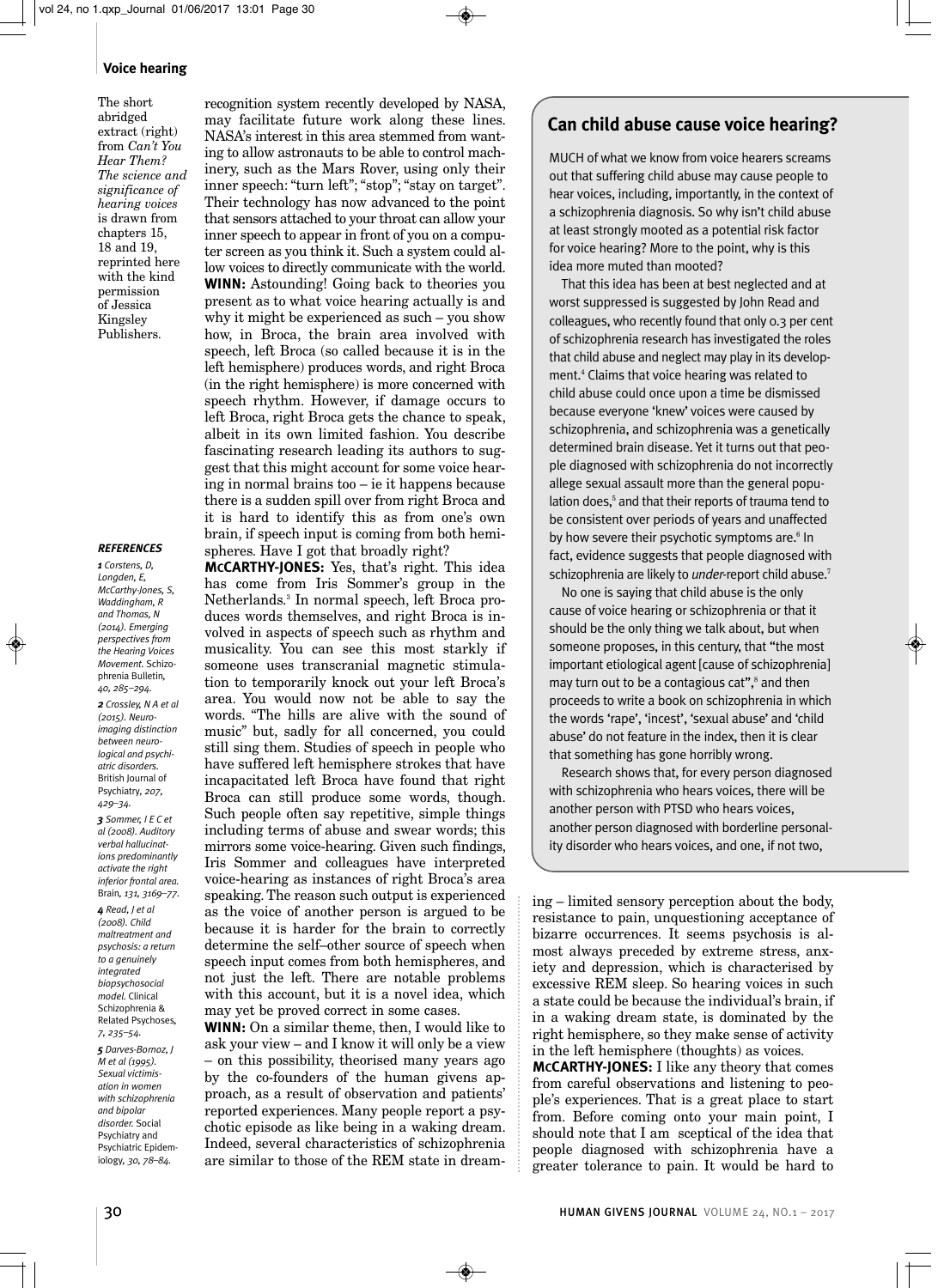people who hear voices in the absence of any psychiatric disorder. Culture, life events, brains and genes are all interlinked in an ouroboric circle of causation that creates us. There is a temptation for some to dive straight into this circle of causes at the level of genes and brains. However, an education in genetics and neurology can be like a recreational drug; an unpleasant world fades into the background and is forgotten. For example, a study published in 1977 involved female quadruplets who all went on to hear voices and be diagnosed with schizophrenia.<sup>9</sup> The authors estimated that this would happen only once in every 1.5 billion births. A clear cause of the women's voice hearing leaps off the pages of this study, yet the authors, dazzled by DNA, didn't see it. Instead, they laid the cause of the quadruplets' experiences solely at the door of a 'schizophrenic genotype'.

The four girls experienced a horrific childhood. Two were found "engaged in mutual masturbation" and, at the recommendation of a doctor, were circumcised and their hands tied to their beds for 30 nights. Another of the girls was molested by her father, a threatening drunk. It seems unlikely he sexually abused only her, as all four girls suffered from bedwetting and incontinence, potential signs of child sexual abuse.<sup>10</sup> The quadruplets started hearing voices in their early 20s. One heard the voice of a man who had made sexual advances towards her when she was alone and frightened; another heard voices after the brother of another hospitalised patient engaged in sex play with her. Menstruation was a trigger for hallucinations in all the girls, as was getting ready for bed at night.

The authors do not comment on the utterly, staggering, blindingly obvious reason why all this should be. They finish the paper by saying, "If we listen intently to what these 'voices' are telling us, we may achieve a better understanding of the mechanisms that underlie them". The authors may have listened intently, but they didn't hear a damn thing. This is not a problem restricted to decades ago.

Another contributor to the minimisation of the role

of child abuse in voice hearing has been the *Diagnostic and Statistical Manual of Mental Disorders* (*DSM*), referred to as the bible of psychiatry. The first edition of *DSM*, published in 1952, included the term 'reaction' in the name of diagnoses (eg schizophrenic reaction, psychotic depressive reaction) to acknowledge the simple fact that people often have mental health problems because bad things happen to them. In later versions of the *DSM*, the term 'reaction' was removed, ostensibly "to be neutral with respect to theories of aetiology". … Instead, the *DSM* encouraged a biological and decontextualised understanding of the causes of voices. The key exception to this was PTSD. The first problem here was that this became the trauma diagnosis. If you were given a diagnosis of schizophrenia, this could be taken to suggest that trauma wasn't a causal factor in your experiences. A further problem was that voice hearing was not, and is still not, listed as a symptom of PTSD, further shepherding voice hearing into the open arms of schizophrenia.<sup>11</sup> There may also sometimes be a time lag between abuse starting and mental health problems, including voice hearing, manifesting. For example, Teicher and colleagues found that depression and PTSD did not typically occur immediately after child sexual abuse started but took almost a decade to emerge.<sup>12</sup> Such a lag would make causal relations harder to see.

Voice hearing is strongly associated with child abuse. A 2012 study of the general population by psychologist Richard Bentall and colleagues found that experiencing multiple childhood traumas (two or more of the following: sexual abuse, physical abuse; bullying; being taken into care) was associated with voice hearing to an extent comparable to the association of smoking with lung cancer.<sup>13</sup> This bears repeating: *experiencing multiple childhood traumas is associated with voice hearing to an extent comparable to the association of smoking* with lung cancer.

factor out not only the numbing effects of antipsychotics but also the other myriad factors that alter your pain threshold, such as coming to believe you will have a lonely life. Anyway, coming back to your question, I personally don't see a compelling argument that voice hearing is due to a waking dream state. If neurological parallels could be shown, an effective therapy predicated on this idea, or, more generally, if this idea is used to create falsifiable hypotheses which stood up to testing, then I would certainly be keen to hear more.

**WINN:** We'll keep you posted. In fact, the idea of *psychosis* as a waking dream state does have support – from a French neuroscientist who showed that the same chemical pathways are common to dreaming and schizophrenic states. He

actually got in touch with us to say  $so^{14}$  – I'm emailing you his paper now.

**MCCARTHY-JONES:** The author seems to argue this based on a proposed involvement of dopamine in both sleep and schizophrenia. However, a recent study by Oliver Howes and colleagues, which I give a chapter to in my book, found no evidence of altered dopamine activity in healthy people who heard voices.

**WINN:** Fair enough. I'm moving about at random here but, according to your book, research shows that people diagnosed with schizophrenia who hear voices have worse memory for context than those diagnosed with schizophrenia who do not hear voices. Could you enlarge on that and what might be inferred?

**MCCARTHY-JONES:** This came from the work of

## **Voice hearing**

*6 Fisher, H L et al (2011). Reliability and comparability of psychosis patients' retrospective reports of child abuse.* Schizophrenia Bulletin*, 37, 546–53. 7 Read, J (1997). Child abuse and psychosis: a literature review and implications for professional practice.* Professional Psychology: Research and Practice*, 28, 448–46. 8 Torrey, E F et al (2000). Familial and genetic mechanisms in schizophrenia.* Brain Research Reviews*, 31, 2, 113–7. 9 Rosenthal, D et al (1977). Quadruplet hallucinations: phenotypic variations of a schizophrenic genotype.* Archives of General Psychiatry*, 34, 817–27. 10 Davila, G W et al (2003). Bladder dysfunction in sexual abuse survivors.* The Journal of Urology*, 170, 2, 476–79. 11 McCarthy-Jones, S and Longden, E (2015). Auditory verbal hallucinations in schizophrenia and posttraumatic stress disorder: common phenomenology, common cause, common interventions.* Frontiers in Psychology*, 6,*

*1071. 12 Fuller Torrey, E* (2001). Surviving Schizophrenia: a manual for families, consumers and providers*. 4th Ed. Harper Collins, New York.*

*13 Bentall, R P et al (2012). Do specific early-life adversities lead to specific symptoms of psychosis? A study from the Adult Psychiatry Morbidity Survey.* Schizophrenia Bulletin*, 38, 4, 734–40.*